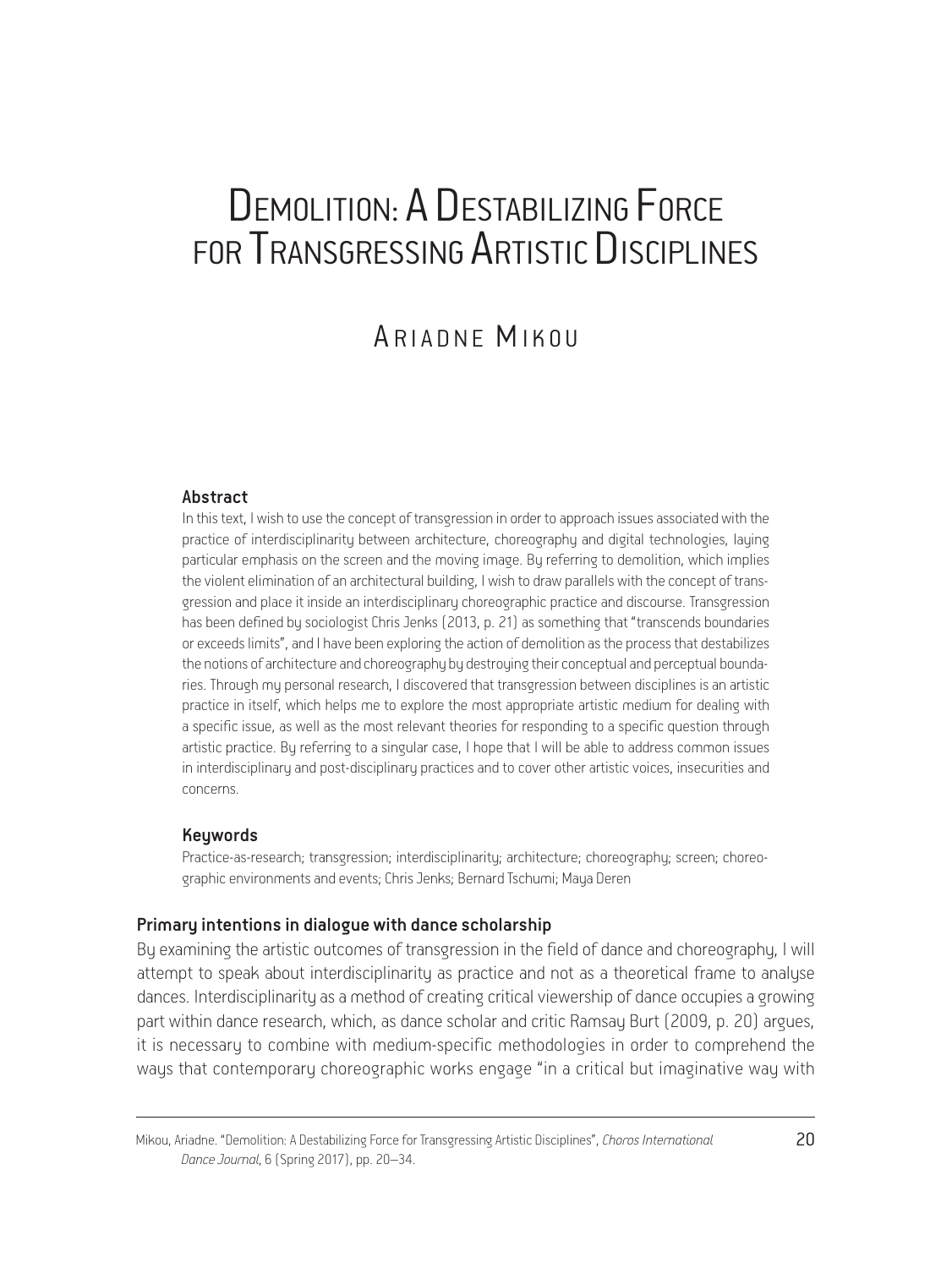the institutional nature of theatre dance". Moreover, I do not intend to give an overview of interdisciplinary research in Dance Higher Education as Paul Carr et al. (2014) are doing, or to refer to the value of interdisciplinarity (Chettiparamb, 2007). Whilst being informed by such works and while positioning this text close to Erin Brannigan's *Moving Across Disciplines* (2010), which looks specifically at the creative processes of interdisciplinary practices in relation to dance, my purpose is to provide an experience from within that might resonate with other artists and practitioners and, hence, provide a different way of thinking about interdisciplinarity versus disciplinary aytonomy in Dance Studies. My focus will be placed on the urgencies that call for interdisciplinary processes, the assumptions that these processes challenge, and the dunamics that occur in the interdisciplinary practices of which dance is an integral part. There will always be supporters and detractors of interdisciplinarity. This text eschews entering in this discourse and, instead, aims to offer an internal view of interdisciplinarity as practice and as transgressive, versatile behaviour.

# Educational pedagogies

In a Western philosophical tradition that still carries the residues of Descartes's thinking, the underestimation of the body has caused dance to struggle for gaining its recognition as a high art. Inside a system of values where mind has been considered superior, the art of dance as somatic or corporeally-based knowledge has been "marginalised politically, financially, theoretically and culturally" (Brannigan, 2010, p. 6) affecting the late establishment of dance as an autonomous art and academic discipline. Considering the relatively short history of Western Dance as an academic field and the lack of Dance Departments in many parts of the world justifies the arguments of several dance scholars and artists who advocate the autonomy and purity of Dance as a discipline, rather than an interdisciplinary field. As Burt (2009, p. 3) confirms, "knowing how hard it has been to gain recognition for dance within universities can lead to a certain understandable protectiveness about the specificity of dance". However, placing dance (dancing, performing, dance making, teaching, writing) in a larger context, a dialogue with the other arts, humanities and sciences becomes imperative, because "the way that dancing bodies mediate ideologies is interdisciplinary" (ibid., p. 2). The way that we analyse dance as viewers is a process that requires influences from outside the discipline of dance per se in order to refer to the potential of dance to speak at a cultural, social, political and even economic level. Australian dance scholar and arts' curator Erin Brannigan (2010, p. 2) states:

At the beginning of the twenty-first century, contemporary dance is an interdisciplinary art form. It has found currency with progressive critical theories engaging new concepts of mobility and movement, and choreography is figured as a major player in informing and realising new understandings of key philosophical concepts.

Dance Studies can take various forms and each one of them holds a different percentage of disciplinary purity or interdisciplinary contamination. For instance, several worldwide conservatories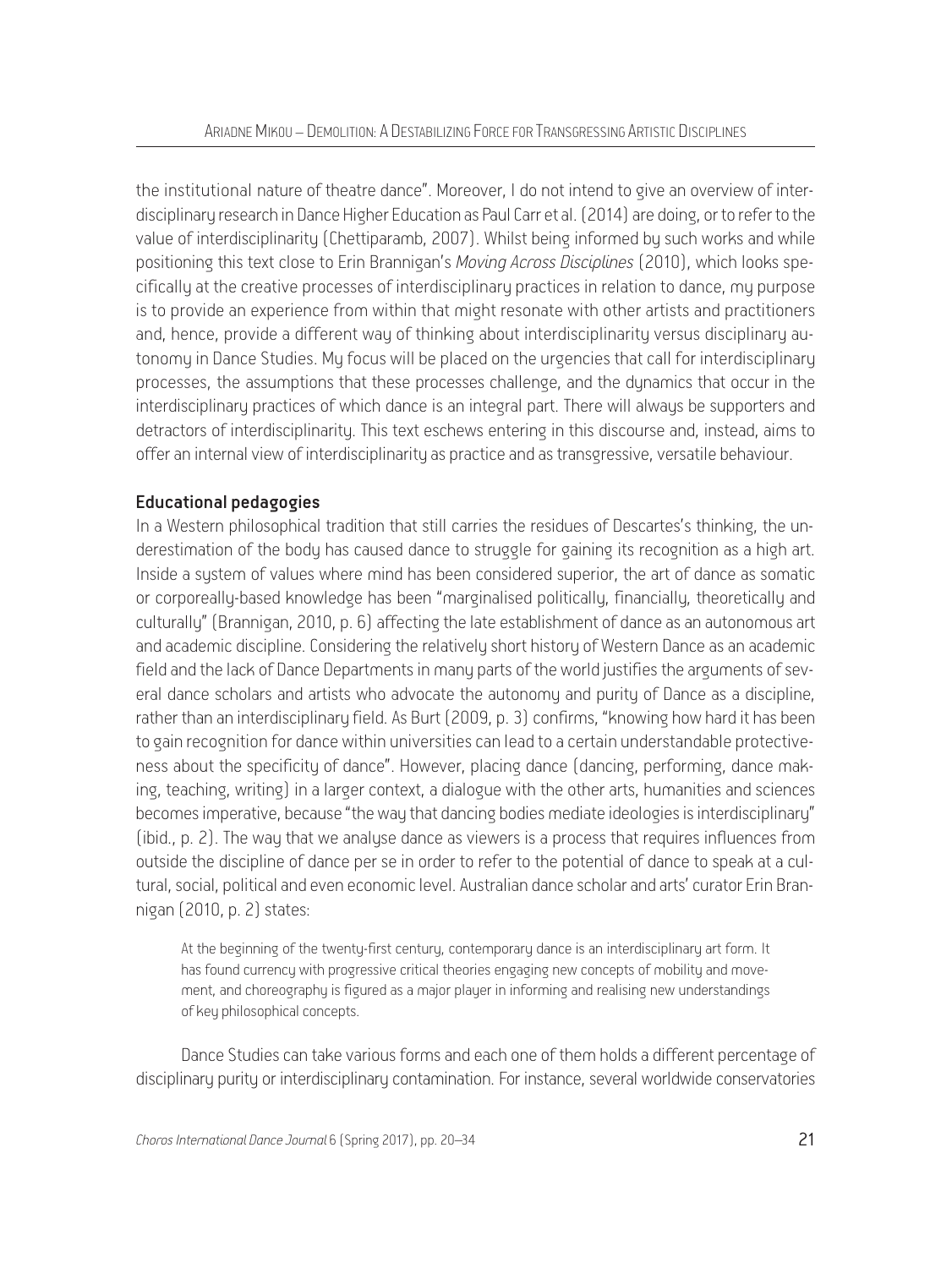and academies still transmit the art of dance as a competitive sport rather than as a body-mind practice in need of interdisciplinary influences. Equating dance with the embodied art associated with the acquisition of excellence in performing a codified technique for moving in space and time inevitably requires specialisation and expertise. Conservatories and academies aim to transmit "the rigors and specialist knowledge" appertaining to the discipline of dance (Carr et al., 2014). Dance as a broad field of academic study penetrated by its own histories, theories and traditional practices is a twentieth-century phenomenon, well-established among English-speaking and continental European countries. However, we need to well consider that the possibility to be exposed to Dance Studies in Higher Education is not a global phenomenon. Taking as an example the academic contexts of Italy (country of residence) and Greece (country of birth), of which I have personal experience, Dance Studies in Higher Education usually takes the shape of individual and isolated modules instead of holistic programs that aim to examine dance as a broad field of art in which practices and theories are dynamically interrelated. In these cases, and although dance is framed inside an interdisciplinary context (different though from the major and minor options that many American Higher Education institutes provide and, moreover, closer to the Liberal Arts model), little attention or importance is given to the potential of the discipline of Dance as current choreographic practice to create social and political implications.

As a Greek-born dance artist, I was raised inside a disciplined environment where every subject of study – including Dance – at all levels of the educational system was being mastered inside a building (institution) specifically constructed or adapted for the promotion of an autonomous field. Furthermore, even the setting of the desks and their position within the classroom were organized frontally towards the tutor. Therefore, erect walls and internal setting were isolating, framing and disciplining knowledge instead of allowing contaminations and exchanges of knowledge. Poetically speaking, windows were the only openings and architectural elements of the institutions that could allow communication with other disciplines. It can thus be suggested that I have been academically disciplined in dance and architecture in two distinct and separate ways, and that I have not been disciplined in film, at least in a narrow sense. I am being educated in film studies not by attending a program in an institution, but rather by orienting myself independently and in an improvisational manner inside the field; discovering and following a self-exploratory learning path driven by inquiry. Therefore, I think that I can speak from the perspectives of three different modes of learning: rigorous disciplinarity, self-inquiry and discovery, and interdisciplinary research.

In my early twenties, I attended a rigorous dance training program designed and assessed by the Greek Ministry of Culture, which provided me with a Dance Teacher Diploma and enabled me to teach Ballet, Modern and Contemporary Dance, and Eurhythmics, if I wished to do so. Around that time and while being a student at the School of Architecture at the Aristotle University of Thessaloniki in Greece, I heard for the first time a new lexical compound, *dancearchitectures*, a concept that explored the unification of those two different and separate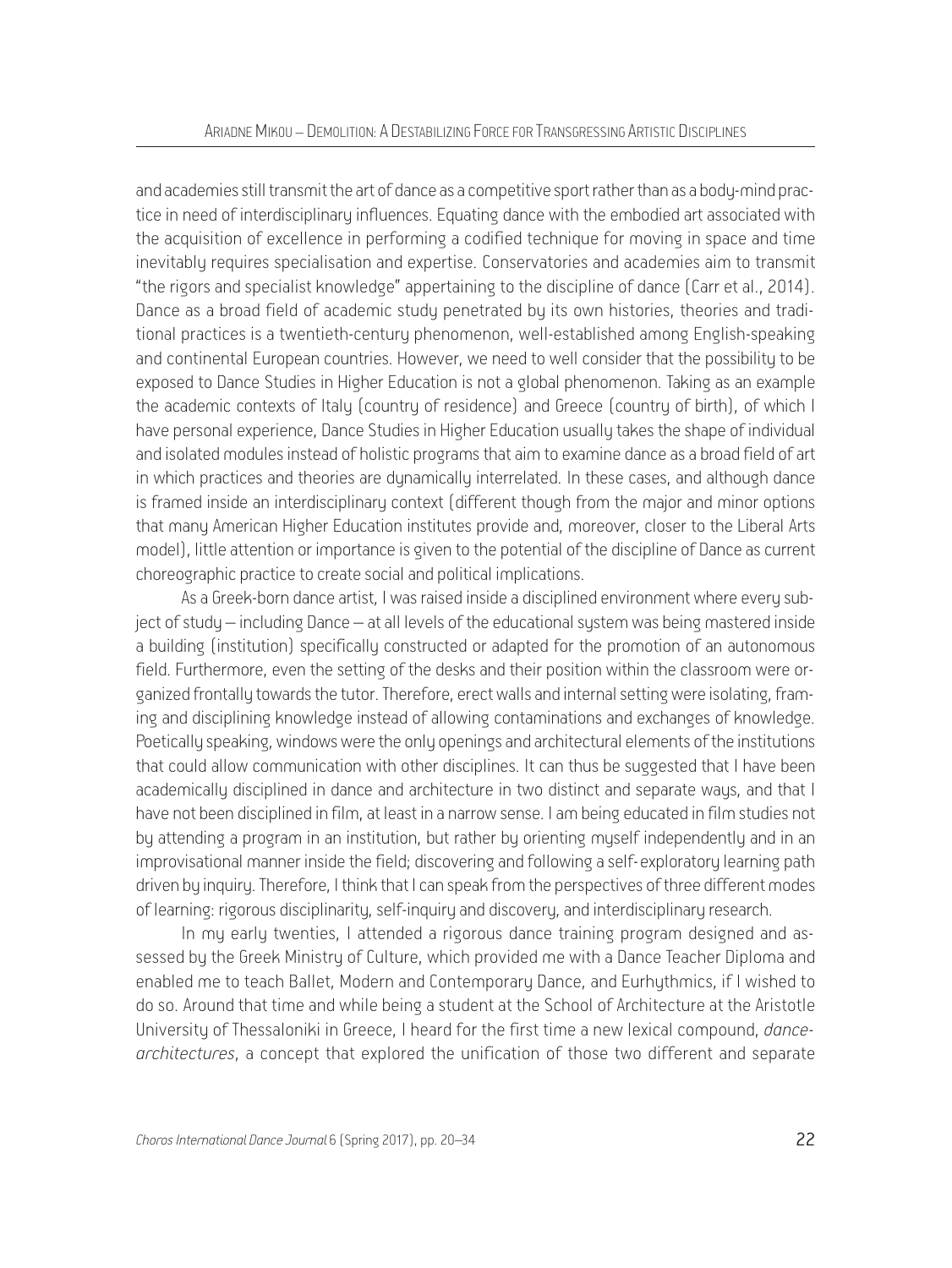disciplines.<sup>1</sup> In 2002 scholar, practising scenographer and theatre architect Dorita Hannah together with scholar and choreographer Carol Brown coined and theorised the concept of *dancearchitectures*, dance *hyphen* architectures: "hybrid forms emerging at the interface between the disciplines of choreography and architecture through the creation of performance events" (Brown and Ramsgard-Thomsen, 2008, p. 217). In 2003, Brown gave a workshop at the Isadora and Raymond Duncan Centre for Dance in Athens, which I was unable to attend. Luckily, the reflections derived from the research workshop were published in the printed issue of *Χορός*  (2003), the Greek dance magazine which at that time served as my first research resource. My curiosity for the interdisciplinary research in *dance-architectures* had just begun and, as I will argue, the strict and rigorous disciplinarity during my early education is what urged me to explore interdisciplinarity and approach it through the concept of transgression.

# Demolition: A conceptual pathway towards transgression of disciplines

Transgression entails "hybridization, the mixing of categories and the questioning of the boundaries that separate categories" (Jervis, 1999, p. 4, cited in Jenks, 2003, p. 9). *Dance-architectures* is not the only transgressed art form that has emerged from the contamination of dance's purity and absoluteness by other forms of art and science. A series of crossings and inventions that emerged in postmodern times include a variety of impure manifestations of dance, such as dance theatre, physical theatre, somatics, music theatre, dance therapy, videodance, screendance, and numerous other hybridizations that have resulted from the intersection of dance and technology.<sup>2</sup> Considering the latest post-disciplinary tendencies of artistic research in our digitally interconnected world, I am probably omitting, here, the research outcomes of many dance artists and practitioners, who – coming from diametrically diverse backgrounds – simultaneously and in unique ways explore the frictions and/or intersections of dance with other fields. Without having such an intention, my argument is that placing *dance-architectures* close to established

Architects and choreographers have been looking into each other's art for inspiration since the first quarter of the 20th century, predominantly during Bauhaus, a period in the Arts characterised by the concept of total work of art; the artistic process and product derived from merging different disciplines. Subsequent collaborative examples include: the couple of Anna and Lawrence Halprin (from 1966 onward); William Forsythe with Daniel Libeskind and Nikolaus Hirsch (1990 and 1997); Lucinda Childs with Frank O. Gehry (1983); Frédéric Flamand with Zaha Hadid, Jean Nouvel and Thomas Mayne (2000, 2001, 2003, respectively); Mårten Spångberg with Tor Lindstrand (2007); Michael Douglas Kollektiv with Michael Steinbush (2012); Caroline Salem with Ed Frith and others.

<sup>2</sup> Although this part refers to hubrid forms of dance and less to the inventors of these forms, the short list would have been incomplete without briefly mentioning the contribution of Merce Cunningham to the expansion of dance. Cunningham's lifelong passion for exploration and innovation made him a leader in applying new technologies to the arts. He began investigating dance on film in the 1970s, and he choreographed using the computer program DanceForms during the latter part of his career. He also explored motion capture technology and collaborated with Paul Kaiser in order to create digital animations such as *BIPED* (1999) and *Loops* (2001).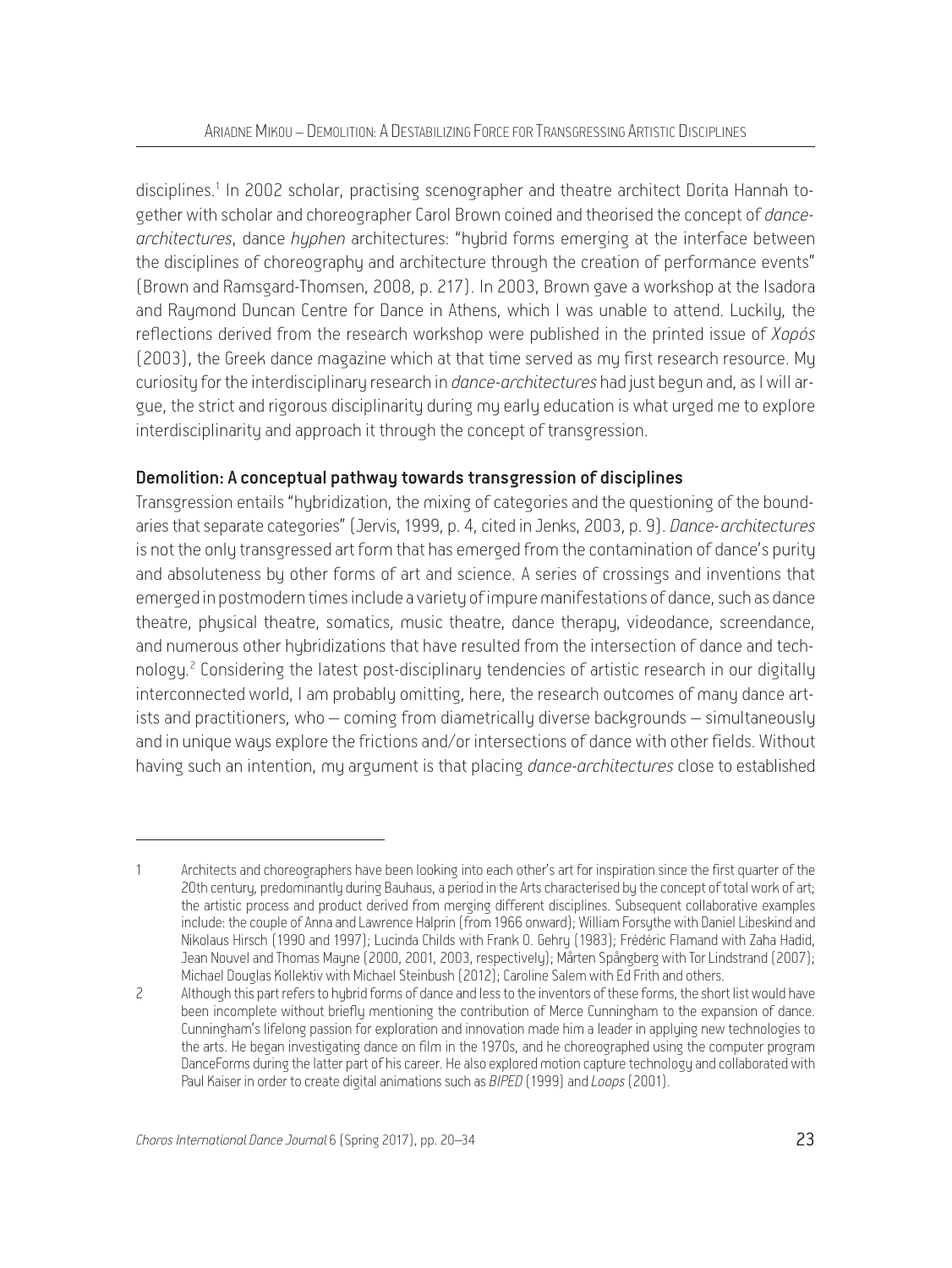hybrid forms is evidence of how dance practice is not as pure as some wish to contend.<sup>3</sup>

*Dance-architectures* gradually grows as an area of research attracting artists, scholars, researchers from both fields and, thus, it is enriched by a variety of hybrid and non-homogenized responses that each individual or team proposes. For approximately the last ten years, I am proposing my personal understanding of the merging of the two disciplines by combining two different roles – that of the educated, but not practising, architect with that of the dance artist and slowly becoming research-choreographer and dance scholar. In mu research, I aim to explore what new possibilities and frictions could occur when attempting to bridge dance with architecture. However, looking at architecture as an already existing and static shell is not enough to cover the urgency of my inquiry. In the era of social and cultural mobility and economic instability, architecture in adaptability becomes an urgent demand for covering the needs of fast-evolving societies and populations. Moreover, human architectural creations are (and have been) destroyed in favour of capitalistic progress, terrorism or war, and new ones are (and have been) built in search of dwelling. Hence, demolition of architecture turns out to be the favourite habit of expanding neoliberal economies, and the process of demolition becomes a process of change and transition reminding us of the ephemeral, even of the ephemeral nature of architecture. Demolition becomes the moment *before* and *after* architecture happens; the moment that creates a suspended *void* waiting to be filled again. In this way, architecture, in a process of suspension and transition examined through the unstable and ephemeral nature of dance, gradually became central to my research, which keeps on slowly formulating my contribution to the field of *dance-architectures*.

Examining demolition as an architectural phenomenon with social, political and economic parameters that disappears through time urged me to explore ways of archiving architecture not as an idealised space, but rather as a living space transgressed by the everyday user. Transgression is a concept with philosophical roots usually applied in contexts such as madness, culture, art, carnival, ritual, sexuality, and crime (Jenks, 2003). More specifically, to transgress is "to go beyond the bounds or limits set by a commandment or law or convention, is to violate or infringe" (ibid., p. 2). It is the conduct which "breaks rules or exceeds boundaries" (ibid., p. 3). Transgression has been used in recent architectural theory in order to articulate new relationships between the architectural concept derived from the architect seen as an expert and the architectural experience as an everyday phenomenon (Tschumi, 1996). Emphases on the experience of architecture by its users and their agency to alter their living space transgress the laws defined by the architect's design. Therefore, my personal observation of demolition as destruction of the material boundaries of architecture became a concept that helped me to re-examine notions of architecture associated with fixity and permanence. The concept of demolition became synonymous with transgression

<sup>3</sup> Ramsay Burt (2009) outlines the medium-specific advocacies as voiced by André Levinson (1927/1983), Maxine Sheets-Johnstone (1966/1979), Janet Wolff (1997), Susan Foster (1998).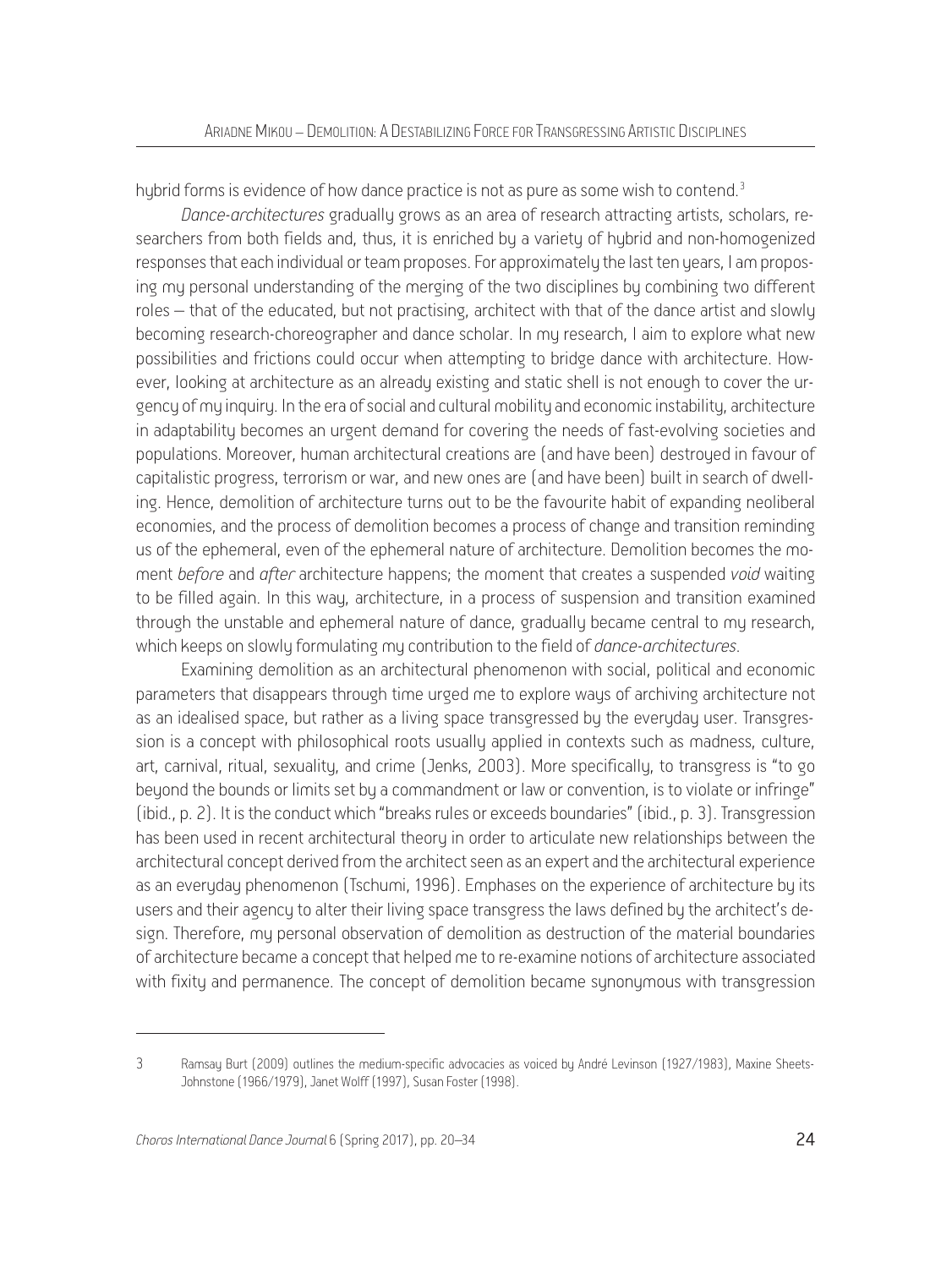and was transformed into a metaphor for architectural *appropriation* and a new kind of space production (Lefebvre, 1991) generated by the user and dweller of space who demolishes the fixed identity of space.

Expanding the Tschumian concept of architectural transgression, choreography in addition to film are being offered as tools of spatial appropriation that help me to approach architecture as a time-based experience and contribute to remembering architecture as a living organism variable through time. The surfaces of architecture decay as time passes. Its external remains immovable while the internal space of dwelling is potentially reconfigurable, transformable and adaptable. Filmic space transmits the moving body experiencing space; the filmic lens witnesses from a subjective position and follows across a choreographic path this interaction between moving body and architecture as time goes by. The ephemerality of movement performed in a specific space – originally conceived in the design process as an empty and austere geometric space – and the filmic narrative unfolded through time challenge the understanding of architectural space as void and time as fixed, thus affecting the experience of architecture and its archiving as an austere and objective diagram. Therefore, a bi-disciplinary query (*dance-architectures*), stemming from a personal need to reconcile a double creative identity, opened to a third artistic medium (film) in order to explore: *how to archive architecture as living and not as a series of lines and curves constituting a-temporal diagrams? How to remember architecture as a living experience?* These questions summarise what I previously referred to as the necessity of interdisciplinarity to take place in order to address an issue or a problem. Interdisciplinarity is not taken for granted or it might not be always essential, as disciplinarity builds profound knowledge. But interdisciplinarity emerges when one medium is not enough to deal alone with a specific urgency, $^4$  such as the archiving of the experience of space examined in this discourse.

Architecture, choreography and the screen in quest of archiving enter in a triadic interplay and become the methodological concept that allows a new hybrid form of art to emerge or a new approach to an existing art form to occur. Here, I am particularly referring to screendance, but also to choreographic environments<sup>5</sup> and events $^6$  which I propose to be spatio-corporeal art forms derived from the conjunction of the spatial principles of architecture, the time-based values of choreography and film and their demolished and destroyed conceptual and disciplinary borders. Italian Marxist theorist and politician Antonio Gramsci explains that destruction, which is considered here

<sup>4</sup> In my case, film belongs to a broader category of moving image that I shall name here "the screen". The latter is an umbrella term that can embrace my versatile interests in screendance, videography, cinematography, writing and graphic design, where the screen as medium can refer to the screen of the camera, the smart phone, the computer, but also to any other surface that I can create or adapt in order to project a static or moving image.

<sup>5</sup> Dance scholar Sophia Lycouris (2009) defines choreographic environments as installation spaces that have emerged from choreographic thinking and, as a result, they require from the audience to physically engage with them.

<sup>6</sup> Architect Bernard Tschumi (1996) defined architectural event as the triadic relationship between space, action and movement.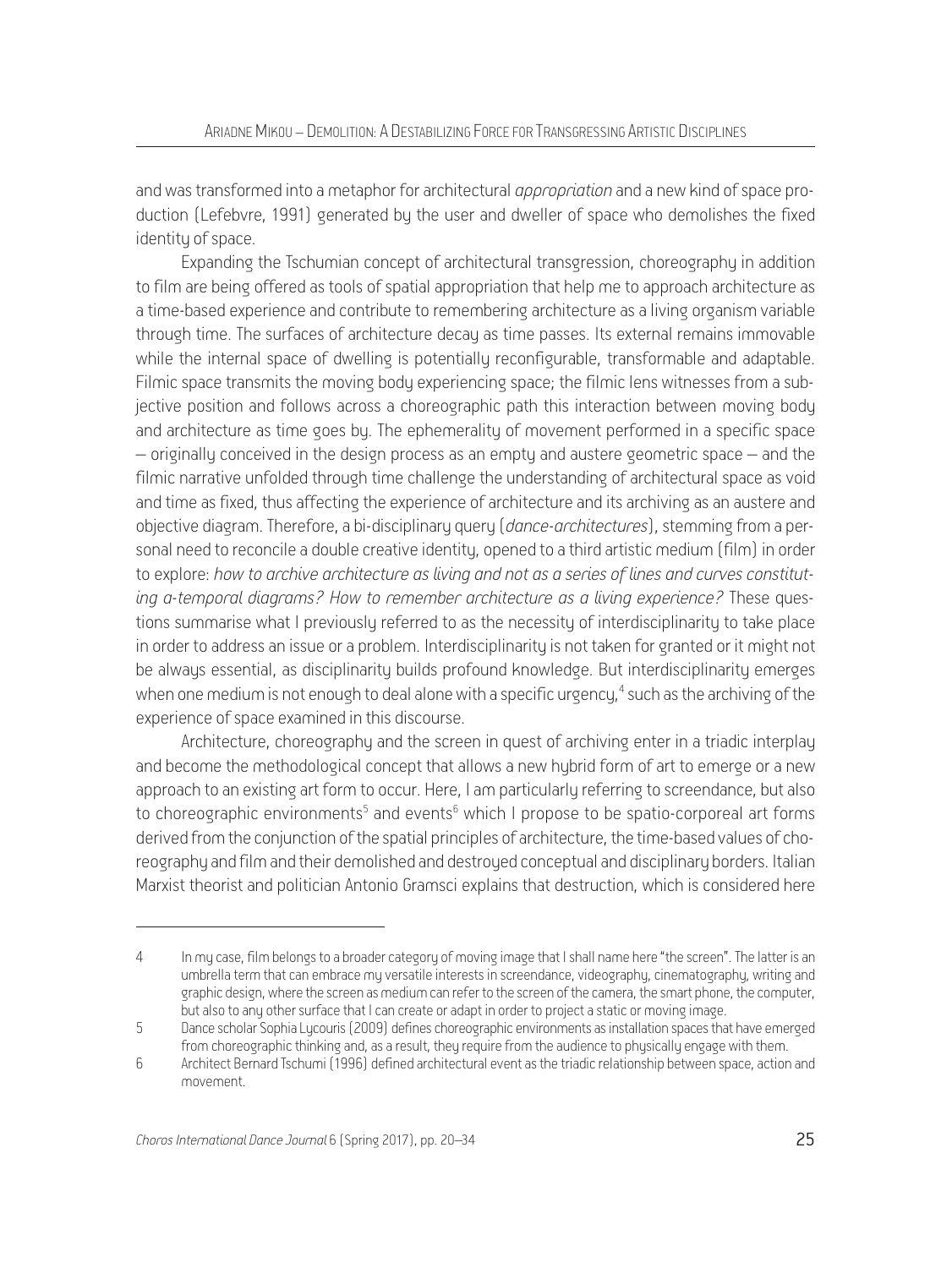to be a synonym for demolition, means "to destroy spiritual hierarchies, prejudices, idols and ossified traditions" (Forgacs, 2000, p. 74). Applied to the context of interdisciplinarity, destruction may also mean to destroy limits between disciplines and to enable new crossovers. In this sense, destruction does not become a source for nostalgic sentiments to arise, but by taking a distance from negative connotations it becomes a creative tool for art making. Gramsci reaffirms, as transferred by artist Thomas Hirschhorn and exhibited in his installation *In-Between* (2015): "Destruction is difficult. It is as difficult as creation" (South London Gallery, 2015). Destruction requires creativity, so that something new can surface. The lack of disciplinary ground can also be a powerful place of potentiality and of construction of new possibilities.

#### Transgression and issues associated with interdisciplinarity

Destruction of disciplinary limits might be challenging and demanding, and the interdisciplinary nature embedded in the process might not always be reflected in the product. At this point, I wish to make a clear distinction between the interdisciplinary process and the interdisciplinary product. An artistic process might be transgressed, but the product not always, and vice versa. An interdisciplinary process can be derived from exchanges, contaminations and transformations of different theories and methodologies, but it may lead to an outcome which is by no means innovative or different from the outcome of a disciplined process. The product or rather the medium of production derived from an interdisciplinary process might be something which others have arrived in after years of rigorous training that has enabled them to understand the discipline and acquire a deep knowledge of its theoretical issues and methodologies. To set this train of thought in motion: I do not consider transgression to transform the *dance-architectures* enquiry into a product closely affiliated with the products of film studies and visual arts, hence, film or installation respectively. I consider the process of *dance-architectures* transgressed, and what makes the product of this transgressed process different from a product derived from a disciplined process and created after years of rigorous training and expertise in film or visual arts is the freedom to create (and to fail); an attribute closely related to the *amateur*.

Maya Deren (1959 / McPherson, 2005, p. 17), a versatile figure of avant-garde film that transgressed dance, poetry, writing and anthropology, spoke about the amateur as the one "who does something for the love of the thing rather than for economic reasons or necessity". Un-disciplined, free from commodity constraints that are often associated with the aim of providing pleasure to an audience and focused on knowledge production instead of an artistic product is, paradoxically, a position of advantage. Yet, from a product-oriented perspective, can the outcome of an interdisciplinary process be associated with the negative connotations of amateurism? In other words, do interdisciplinary explorations derive from superficiality and the lack of expertise in a specific discipline? These are rhetorical questions derived from a gap between research, usually embedded in the Academia, and product-oriented artistic practices usually located outside of it. But, in an attempt to give an answer, I will reply by paraphrasing Robert A. Segal's (2009) words that digging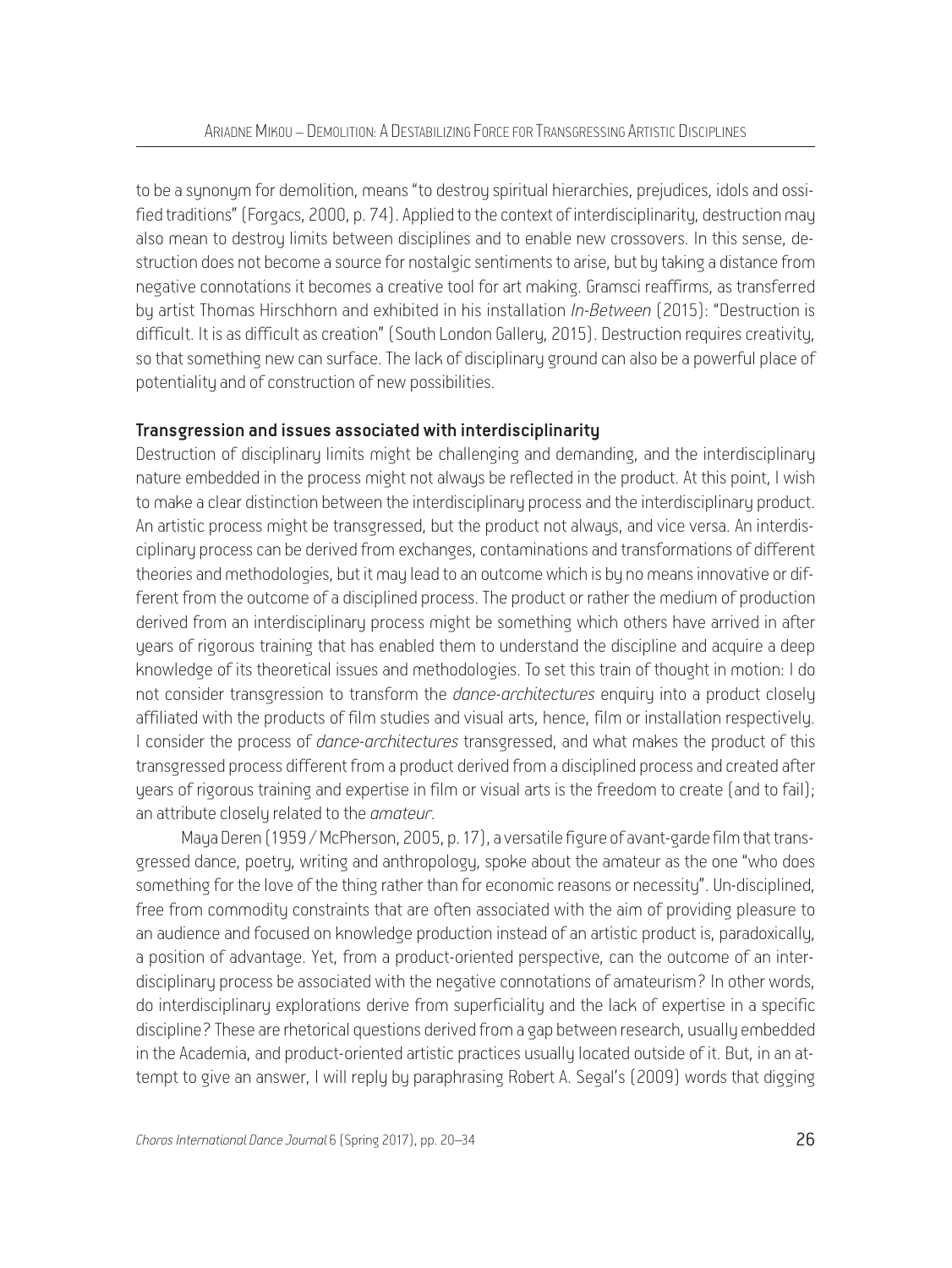deep can lead to gold – but so can crossing borders. Horizontally acquired knowledge enabled through disciplinary transgression and vertically obtained disciplinary rigour and expertise can be equally negative and positive.

Collaboration inside an interdisciplinary context is a tool that can help overcome the gaps in vertical and horizontal knowledge. Architecture, choreography and filmmaking are in their essence disciplinary collaborative practices, but interdisciplinary collaboration works differently. Groups of different expertise and background are joined together in order to resolve problems bu setting in motion their different perspectives. According to academic researcher Paul Carr (Carr et al., 2014, p. 6), there exist different ways of fusing disciplines under the broad term of interdisciplinarity; these include the following aspects:

– Multi-disciplinary: where students/staff from more than one discipline engage in a common learning, teaching or assessment activity.

– Cross-disciplinary: where aspects of one discipline can be explained in terms of another.

– Trans-disciplinary: where students/staff study in a way that blurs or even ignores traditional discipline boundaries to adopt a more holistic approach to learning/research.

- Collaborative mode: where students/staff work together but adhere to their disciplines.
- Integrated mode: where practitioners work together and sample each other's discipline.
- Intra-disciplinary: where collaboration takes place within a discipline.

– Inter-disciplinary: where students/staff from more than one discipline learn with, from and about one another through a common activity, usually in the context of practice.

Collaboration is the fundamental parameter for any sort of interdisciplinary exchange. But what is happening in cases in which an individual has a specialisation in two or more disciplines? By attempting to answer this question, I will refer back to the concept of transgression, which helps me to describe the demolition of boundaries between disciplines and their reintegration in one versatile identity performed by one person, the *cross-dresser*. In Gender Studies, the cross-dresser usually "adopts the clothing and often the characteristics of the opposite sex, but also simultaneously functions as his or her original gender" (Mosley and Sara, 2013, p. 18). Although this discussion does not aim to enter in a discourse on gender issues, cross-dressing refers to people who, in working interdisciplinarily, are not "merely stepping outside of their original discipline" (ibid.) but instead are inhabiting two or more at the same time. At a personal level, the transgressed role of the cross-dresser requires engagement with theories from different disciplines and working in architectural ways of looking, seeing and framing with the camera, and choreographic ways of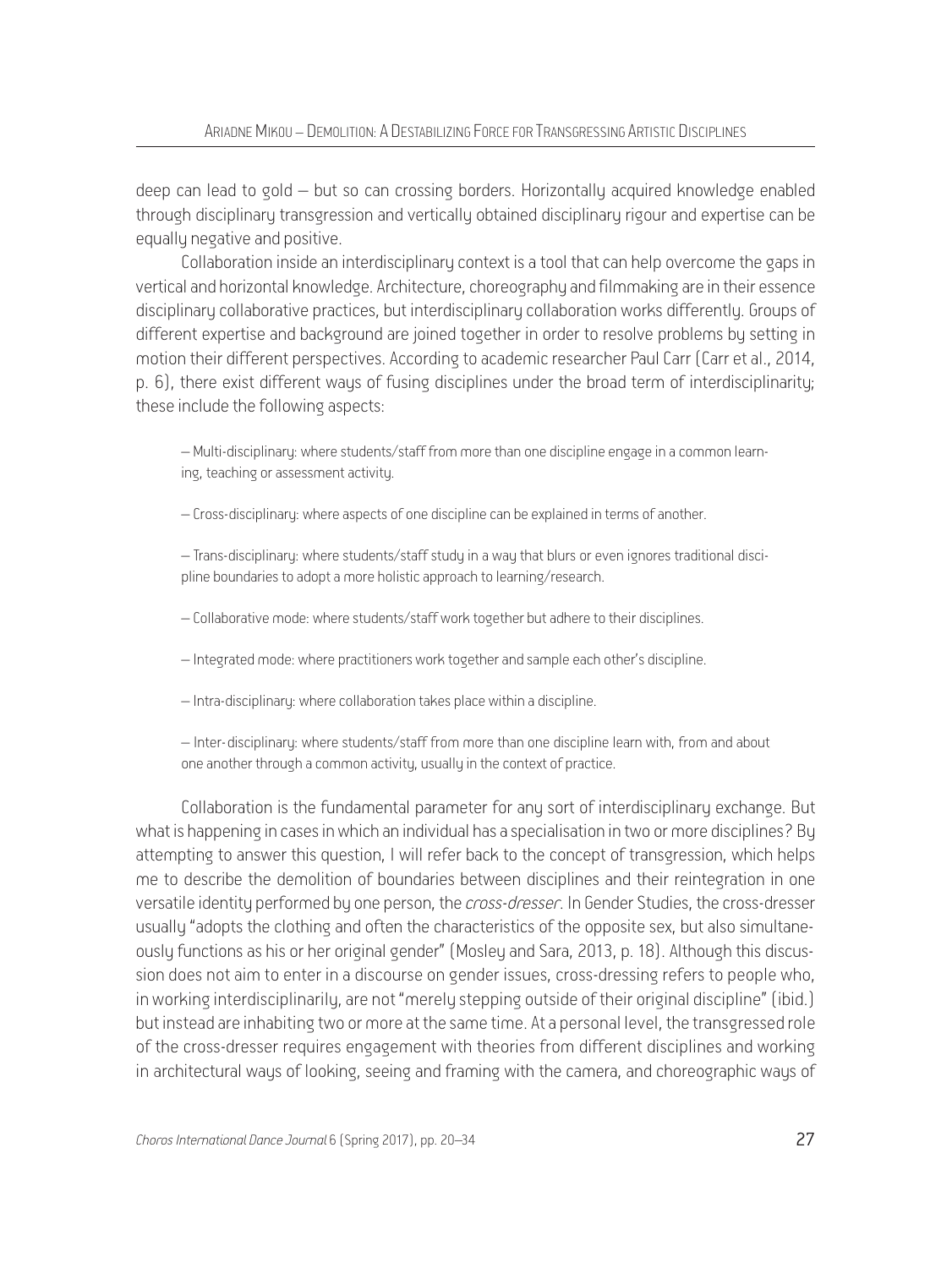filming and editing. Simultaneously inhabiting two or more disciplines brings the cross-dresser in a position between vulnerability and potentiality due to the lack of rigorous expertise. Not belonging in a specific discipline provides the flexibility and advantage of being able to creatively bridge opposites and disconnected ideas and elements.

The transgressive and cross-dressing artist has a paradoxical nature. (S)he functions only because limits and disciplinary norms exist, which, in turn, it his/her role to break. As Jenks (2003, p. 7) reaffirms, we need "to recognise the edges in order to transcend them". Transgression arises because there are confines, rules, frames and by extension disciplines and specialisation, which transgression confirms by transcending them. In the same way that carnival is considered a temporary liberation from everyday norms of social behaviour and discipline, academic transgression redefines the rules and perceptions that every classified discipline is associated with. Dance is usually perceived as an ephemeral art produced by the human body in motion, whilst staticness is characteristic of architecture. Speaking about the Vitruvian considerations that have been hunting architecture's limits throughout centuries, architect Bernard Tschumi (1996, p. 108) reminds us of them: "venustas, firmitas, utilitas – 'attractive appearance', structural stability', 'appropriate spatial accommodation.'" However, seen through the choreographic and filmic lens, architecture in transgression becomes a time-based and corporeal experience of spatial and material sensation.

#### Transgression as practice: An example

Transgression attempts to challenge the strictly defined and refresh expectations. The theatrical stage remains dedicated to live arts performances, and performance theorist and maker Bojana Cvejic΄ (2015), referring to theatre as an institutional structure, asserts that it protects the relative autonomy of conventional dance as an art form. Challenging this belief has been central to my recent work *Anarchitextures* (2016), in which the theatrical space, where it was presented, was misused and, as a result, its architectural identity was transgressed. *Anarchitextures*, while breaking architectural conventions and applying cinematographic principles to a choreographic context, share proximity with the art form of installation. Therefore, it should be expected to be presented in a space made to display visual art. Instead, the artistic choice was to transgress the rules of where installation art is usually placed, to prioritize the choreographic principles of the artwork, and place it at a theatrical stage; a space conceived, constructed and expected to embrace dance and choreography with live bodies rather than objects. If a theatrical stage anticipates a live human performance and a gallery or a museum an exposition of installed objects, then challenging this expectation becomes transgressive as well. Placing an installation inside a theatre instead of a museum or a gallery space alternates the identity of the space meant to embrace dance; placing dance in the museum context is mutually transgressive as well.

Through a history of almost one century, dance and the predecessors of modern dance have been intruding the art canon of visual arts, and vice versa. This tendency has been increased after War World II and arrived at its apex in recent years, during which galleries and museums have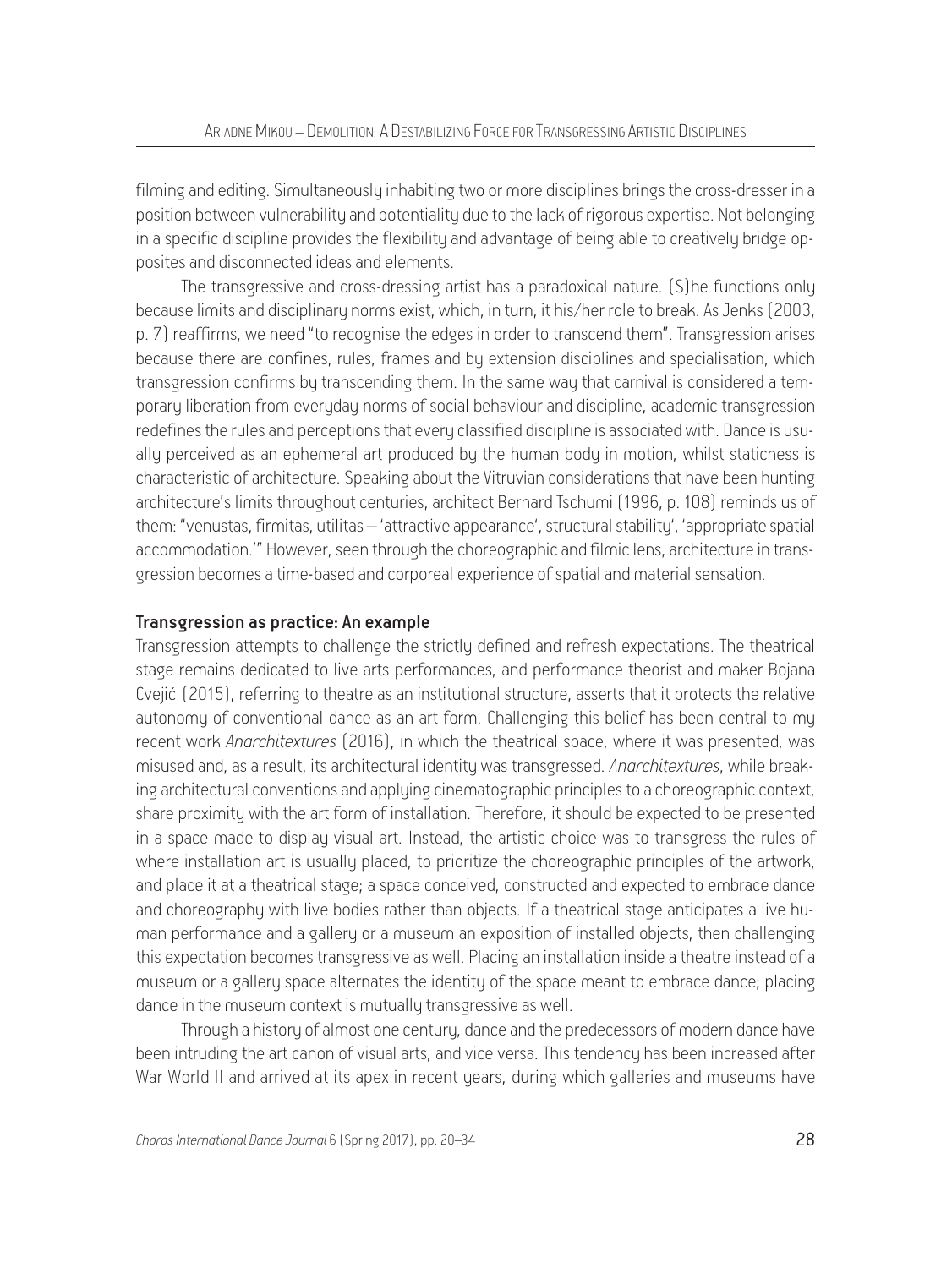been transgressed by performers and choreographers such as Jérôme Bel (*Disabled Theatre*, 2013), Xavier Le Roy (*Retrospective*, 2012, 2013, 2014) and Boris Charmatz (*Musée de la danse*).

Visual artists have also been adopting the role of choreographer, such as Bruce Neuman, Tino Sehgal, Pablo Bronstein, who hire dancers to become materials for their works. *Anarchitextures*  aim to examine these tendencies, to reconsider the conventions imposed by the theatre, gallery and museum *dispositifs*, to rethink the limits between stage and auditorium, and to propose the stage as a revitalized public space for the dialogue between architecture, choreography and moving image. If theatre's identity is connected with the ephemerality of live performances, and museum with archiving and the creation of history, which challenges provide and which norms transgress the positioning of dance in the museum and of visual arts onto the theatrical stage? While there is a free circulation among the different manifestations of visual art (painting, sculpture, video) in the gallery and museum context, and the same happens among the live arts (dance, theatre, music) in theatrical contexts, how can we destroy and transgress boundaries among less obviously related disciplines such as architecture, dance, and the screen? What kind of spaces are appropriate for hosting these hybrid experiments?

Until now, I have argued that transgression requires order and principles in order to emerge. Transgression is a rather relative term and it depends on the context in which an interdisciplinary work and argument are located. Transgression flows between marginalized or central positions and it is continuously redefined. For instance, my work can be received as transgressive when positioned in the discipline of choreography, but traditional when located in the field of visual arts and film. Tino Sehgal's *This Variation* won the Golden Lion at the Venice Biennial of Visual Arts in 2013 "with a piece that can only be described as an extended, long-durational choreography" (Franko and Lepecki, 2014, p. 1). Sehgal's work has transgressed the world of visual arts by relocating the medium of choreography outside the dance context.

The last point I wish to refer to is that the transgressive and interdisciplinary outcome is often difficult to be categorized and classified. How to classify the transgressed without going against the nature of transgression? How to define as the one or the other or explain without sacrificing the principles, which, coming together from different fields, give birth to an artistic form? In the case of *Anarchitextures*, which definition can include all three disciplines in one? What follows is an attempt to describe *Anarchitextures* as an artistic product. It is also a dialogue with the ambiguous notion of architecture, choreography and film that aims at the provocation of non-explicit statements:

#### Anarchitecture.

– I wouldn't dare to call it like this, but thank you, Gordon Matta-Clark, for being my progenitor.

An architecture.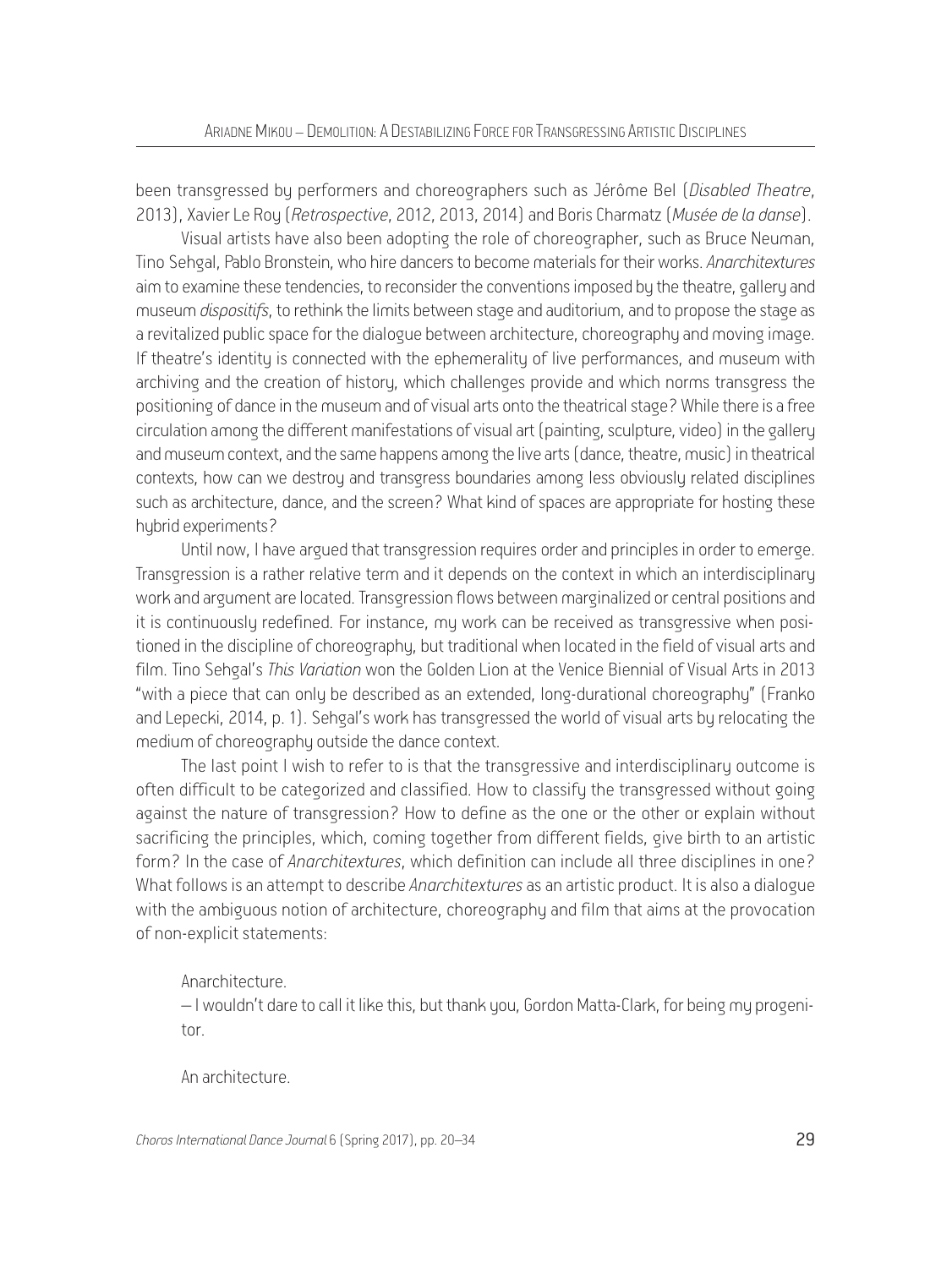– No, as far as architecture is associated with the Vitruvian trilogy of venustas, firmitas, utilitas.

– Yes, as far as architecture is regarded in terms of texture, ephemerality, instability, atmosphere, internal volume, light and experience.

Anarchi-texture.

– Yes, as far as it concerns painting.

A material occupation of space.

 $-$  Not only that.

An environment.

– Not quite.

An installation.

- No (referring to Alan Kaprow's definition of installation as a series of objects installed).
- Yes, as long as the term embraces the interaction of different media in the artwork.

A three-dimensional work of art.

– Yes, but not only.

A multimedia sculpture.

 $-$  No.

An architectural montage in space that requires a concurrent assemblage by the viewer. – Possibly.

An organization of "windows" (fabricated screens) with animated and moving images. – Sounds close enough.

A path in space and time that encourages mobile spectatorship.

– Almost. (Thank you, Sergei Eisenstein, for helping me to comprehend the triadic intersection through this lens.)

An architectural event choreographically devised. – I wish it could be.

A choreographic object.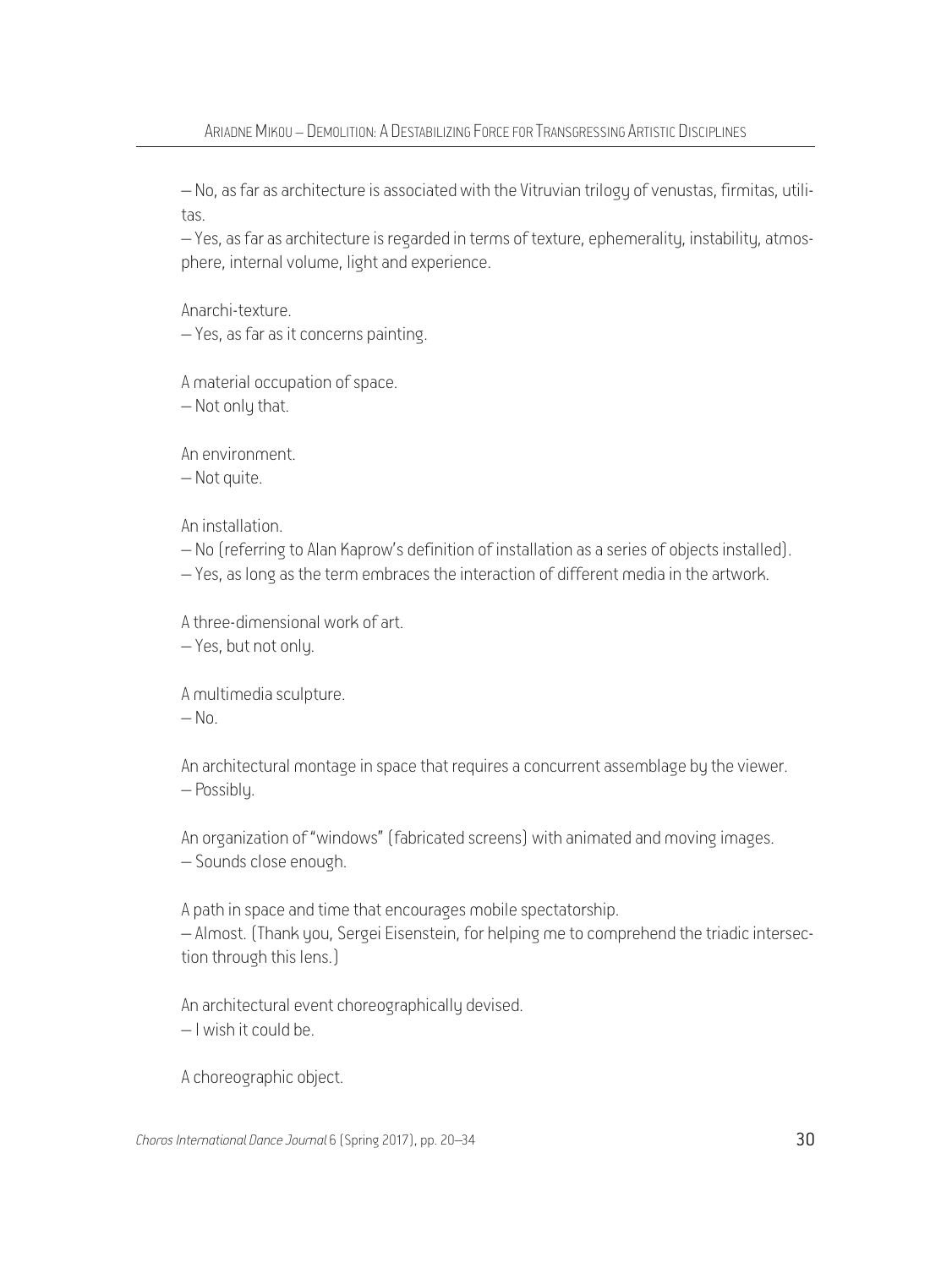– It could also be (if I am not stealing someone else's copyright on the invented term).

An expanded choreography.

– Perhaps.

A choreography.

– It depends on how you approach it.

A slow process of erasure.

– Yes, in some degrees. Especially when retaining the disappeared trace of Banksy's statement "Sorry! the lifestyle you ordered is currently out of stock been restored" on the streets of Poplar (London) and in the project itself.

The transgressed product can be all of the above and none of them simultaneously. The hybrid outcome is indeterminate, although it might share similarities with predefined art forms. It is an *emergent whole* in which "the parts are so dynamically related as to produce something new which is unpredictable from a knowledge of the parts"(Deren, 1946 / McPherson, 2005, p. 65). The *emergent whole* is also a *difficult whole*, referring to Robert Venturi's *Complexity and Contradiction in Architecture* (1966). The interdisciplinary process and product emerge from the assemblage or integration of disconnected parts (challenging collaborators, contradictory ideas, concepts and theories derived from different disciplines) which, through continuous adjustments and repositionings, create *a whole that emerges with difficulty* and *is defined with difficulty*. The *emergent* and *difficult whole* requires a process of negotiation for balancing opposite and disconnected elements. That could be referred as an *unstable equilibrium*, a concept found in Deren's essay "Cinema as an Art Form" and is described as "the concept of absolute, intrinsic values, whose stability must be maintained" in order to give way to "the concept of relationships which ceaselessly are created, dissolved and recreated and which bestow value upon the part according to its functional relation to the whole" (Deren, 1946 / McPherson, 2005, p. 31).

While demolition as an artistic concept has been approached in this text as a violent intervention in disciplinarity, Deren's notion of *unstable equilibrium* helps to apply dynamic relationships to the process of disciplinary destruction. Demolition as a concept, when placed inside an isolated context, risks creating negative connotations associated with the lack of productivity. Deren's *unstable equilibrium* may suggest the transformation of a practice upon or before its destruction and contamination by another discipline through destabilising processes aiming to move the discipline away from fixed perceptions and convictions. This image works when we imagine disciplines less as authoritarian buildings, but as frames made by malleable membranes; when we imagine them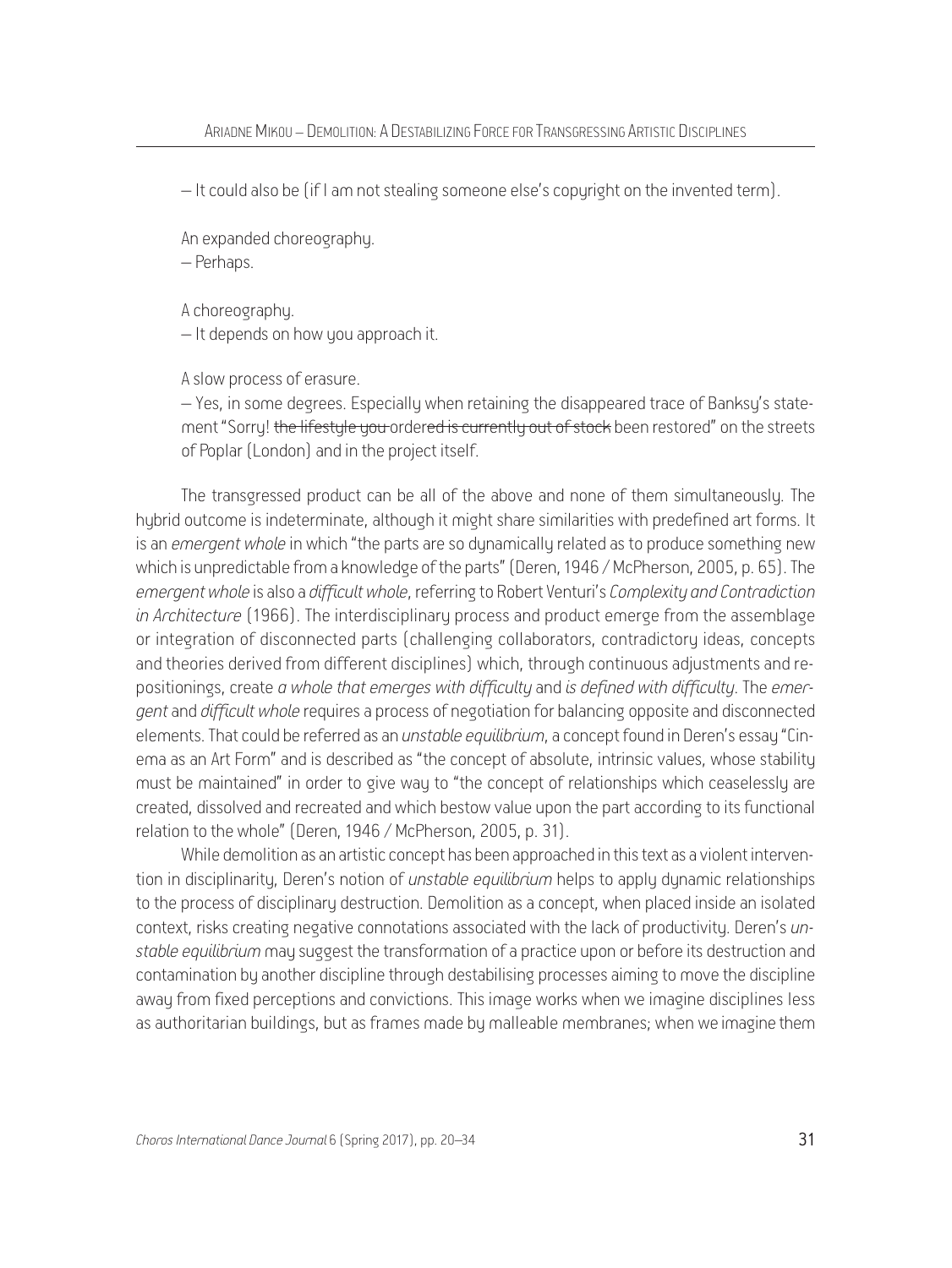as *weak*<sup>7</sup> disciplines. Through this lens, transgression (the moment of un-disciplining disciplines) describes the birth of hybrid forms that continue to evolve through dynamic relationships and exchanges. All three claims outlined in this essay (Jenks, Deren, Gramsci) have helped me to advocate the belief that demolition as a concept suggests a creative artistic tactic that enables rebirth, re-orientation and relocations of forms and principles through dynamic processes*.*

# Conclusion

I have attempted to address the experience and the issues associated with interdisciplinarity. I have arrived to work as an interdisciplinary artist out of necessity to explore a specific question: *how to remember architecture as a living organism rather than a fixed structure*. Throughout this paper, I have tried to shed light on the different ways of working interdisciplinarily and I have examined transgression as intention, as a role adapted by the artist-researcher who is transformed into a *cross-dresser*, as a process and a product. In all four cases, knowing-how interacts with learninghow-to, making and thinking as research. The concept of demolition has been crucial in helping me to transgress different disciplines.

Movement-wise demolition hints in its process the action of *shaking*, and the notion of unstable equilibrium suggests *balancing*; both of them, when they are applied as metaphors to the interdisciplinary discourse, help to expand a strictly defined discipline while maintaining mediumspecificity. Without destroying and completely rejecting disciplinarity, *shaking* can help to expand the limits of a discipline and, thus, enrich it. *Shaking a discipline* and *balancing between different disciplines* is a practice that requires continuous adjustments, re-positionings and flexibility in order to maintain equilibrium and avoid collapsing. Specifically for the field of dance and dance making, a broader understanding of *shaking* and *balancing* as movement options may contribute to ideas about transition, transformation, and re-location so relevant to the contemporary concepts of archiving and expanded choreography.

#### References

- Brannigan, E. (2010) *Platform Paper #25: Moving Across Disciplines. Dance in the 21st Century*. Platform Papers. Quarterly Essays on the Performing Arts. Sydney: Currency House.
- Brown, C. and Ramsgard-Thomsen, M. (2008) "Dancing-Drawing Fields of Presence in SeaUnSea", in Hannah, D. and Harslof, O. (eds) *Performance Design*. Copenhagen: Roskilde University, pp. 228–246.

<sup>7</sup> Architectural theorist Ignasi de Solà-Morales (1997, p. 71) defines disciplinary weakness as "a posture that is not aggressive and dominating, but tangential".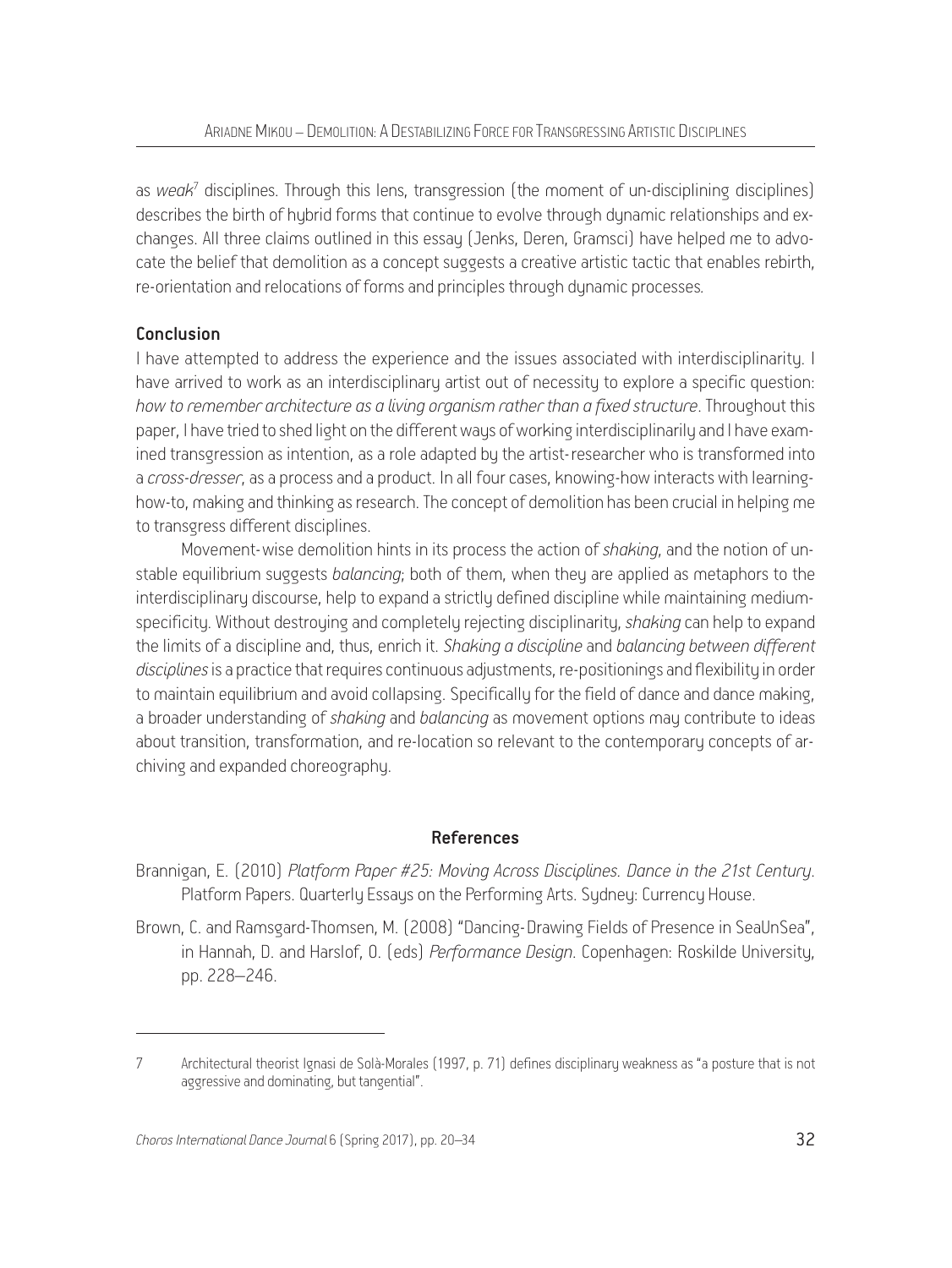Burt, R. (2009) "The Spectre of Interdisciplinarity", *Dance Research Journal*, 41 (1), pp. 3–22.

- Carr, P., Rea, D. and Hand, R. (2014) *Dancing with Interdisciplinarity: Strategies and Practices in Higher Education Dance, Drama and Music*. The Higher Education Academy.
- Chettiparamb, A. (2007) *Interdisciplinarity: A Literature Review*. Report for the Interdisciplinary Teaching and Learning Group, Subject Centre for Languages, Linguistics and Area Studies, School of Humanities, University of Southampton, Southampton.
- Cvejic΄, B. (2015) *Choreographing Problems. Expressive Concepts in Contemporary Dance and Performance*. Basingstoke: Palgrave Macmillan, pp. 225–231.
- Forgacs, D. (ed.) (2000) *The Antonio Gramsci Reader: Selected Writings 1916–1935*. New York: New York University Press.
- Foster, S. Leigh (1998) "Choreographies of Gender", *Signs*, 24 (1), pp. 1–33.
- Franko, M. and Lepecki, A. (2014) "Dance in the Museum", *Dance Research Journal*, 46 (3), pp. 24–31.
- Jenks, C. (2003) *Transgression*. London and New York: Routledge.

–––– (2013) "Transgression: The Concept", *Architectural Design*, 83 (6), pp. 20–23.

- Lefebvre, H. (1991) *The Production of Space*. Trans. D. Nicholson-Smith. Oxford and Cambridge: Blackwell.
- Lycouris, S. (2009) "Choreographing Environments: New Technologies and Movement-related Artistic Work", in Butterworth, J. and Wildschut, L. (eds) *Contemporary Choreography. A Critical Reader*. Abingdon: Routledge, pp. 346–361.
- McPherson, B. R. (ed.) (2005) *Essential Deren. Collected Writings on Film by Maya Deren*. New York: Documentext.
- Mosley, J. and Sara, R. (eds) (2013) "The Architecture of Transgression. Towards a Destabilising Architecture", *Architectural Design*, 83 (6), pp. 14–19.
- Segal, R. A. (2009) "Crossing Borders Can Lead to Gold But So Can Digging Deep". Times Higher Education [Online]. Available at: https://www.timeshighereducation.com/news/crossingborders-can-lead-to-gold-but-so-can-digging-deep/407028.article [Accessed 4 January 2017].

Sheets-Johnstone, M. (1966/1979) *The Phenomenology of Dance*. London: Dance Books.

Solà-Morales, I. (1997) "Weak Architectures", in Sola-Morales, I., Thompson, G. and Whiting, S. (eds) *Differences: Topographies of Contemporary Architecture*. Massachusetts: MIT Press.